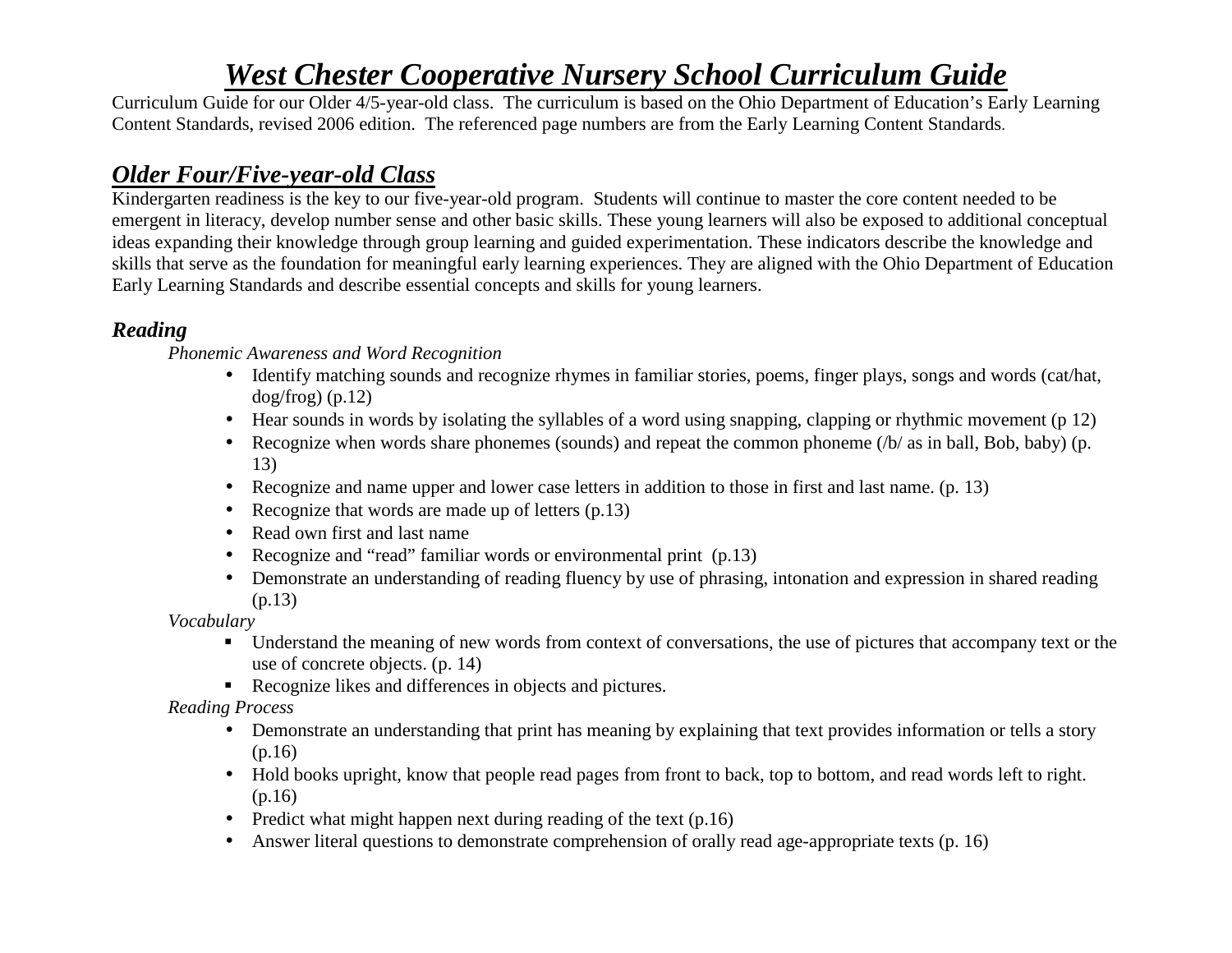• Respond to oral reading by commenting or questioning (p. 17)

#### *Reading Applications: Informational Text*

- Use pictures and illustrations to aid comprehension (p.18)  *Reading Applications: Literary Text* 
	- Identify characters in favorite books and stories (p. 19)
	- Retell or re-enact events from a story (p.19)
	- Participate in shared reading of repetitious or predictable text (p.19)

#### *Writing*

*Writing Process* 

• Generate ideas for a story or shred writing with assistance (p.20)

#### *Writing Applications*

• Play at writing from top to bottom, horizontal rows as format (p. 21)

#### *Writing Conventions*

- Print letters of own name and other meaningful words with assistance using conventional print. (p. 22)
- Begin to demonstrate letter formation in "writing" (p. 22)
- Scribble familiar words with mock letters and some actual letters (e.g. love, Mom, child's name) (p.22)

## *Communication*

- Attend to speakers, stories, poems and songs (p.24)
- Follow simple oral directions (p. 24)
- •Speak clearly and understandably to express ideas, feelings and needs. (p. 25)
- $\bullet$ Initiate and sustain a conversation through turn taking (p. 25)
- $\bullet$ State parents' names
- $\bullet$ Recite home address
- $\bullet$ Recite telephone number
- $\bullet$ Participate in the recitation of books, poems, chants, songs and nursery rhymes (p. 25)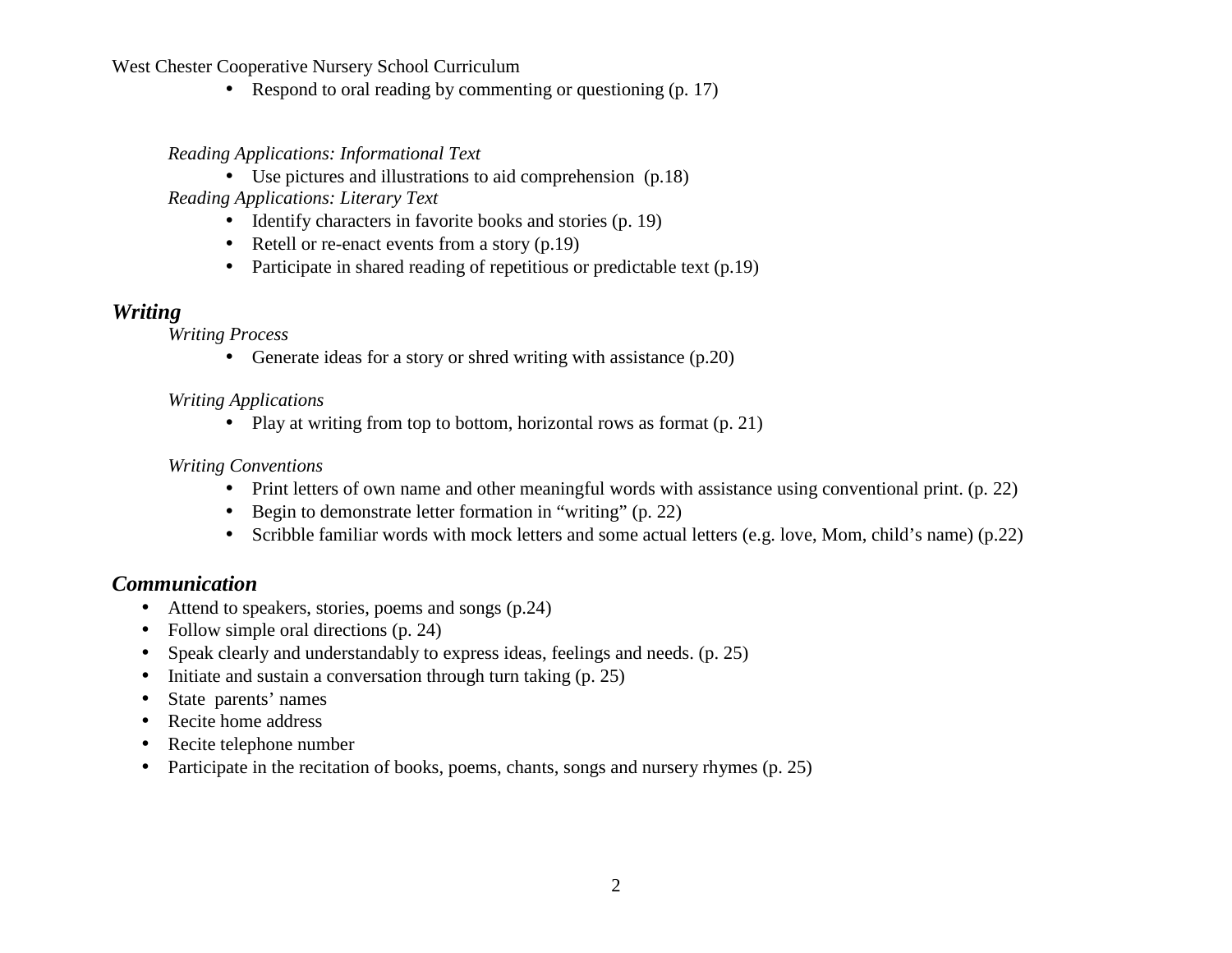## *Math*

- $\bullet$ Count to 20 in the context of daily activities (p.29)
- •Identify and name numerals 0-20 (p. 29)
- •Identify penny, nickel, dime and quarter and recognize that coins have different values (p. 29)
- •Count on (forward) using objects such as cards, number cubes or dominoes that have familiar dot patterns (p.29)
- •Begin to identify and use the language of units of time (day, night week and yesterday, today tomorrow) (p. 30)
- •Recognize that various devices measure time (clock, timer, calendar) p. 30
- $\bullet$  Identify, name, create and describe common two-dimensional shapes in the environment and play situations (circles, triangles, rectangles and squares) (p. 31)
- $\bullet$ Identify, name and describe three-dimensional objects using the child's own vocabulary (sphere-ball, cube-box, etc) (p. 31)
- $\bullet$  Identify, copy, extend and create simple patterns or sequences of sounds shapes and motions in the context of daily activities and play (p. 32)
- Understand relative concepts (e.g., size, heavy, light, over, under)
- Differentiate between left and right

## *Social and Emotional Development*

- Separate easily from parents
- Demonstrate self-confidence and willingly tries new things
- •Follow classroom rules and routines (p.49)
- •Transition between activities
- $\bullet$ Demonstrate cooperative behaviors, such as turn taking, sharing, comforting, and compromising (p.41)
- •Stay on task
- •Respect authority
- Use self-control

# *Fine Motor*

- Trace along a line •
- $\bullet$ Copy or draw from memory two dimensional figures (e.g., circle, square, cross and "X")
- Use scissors to cut a straight line and curved line
- $\bullet$ Use mature pencil grip
- •Work a puzzle with ten or more pieces
- •Use glue properly
- $\bullet$ Draw a person (includes: head, body, arms, legs, eyes, mouth, nose, hands, feet)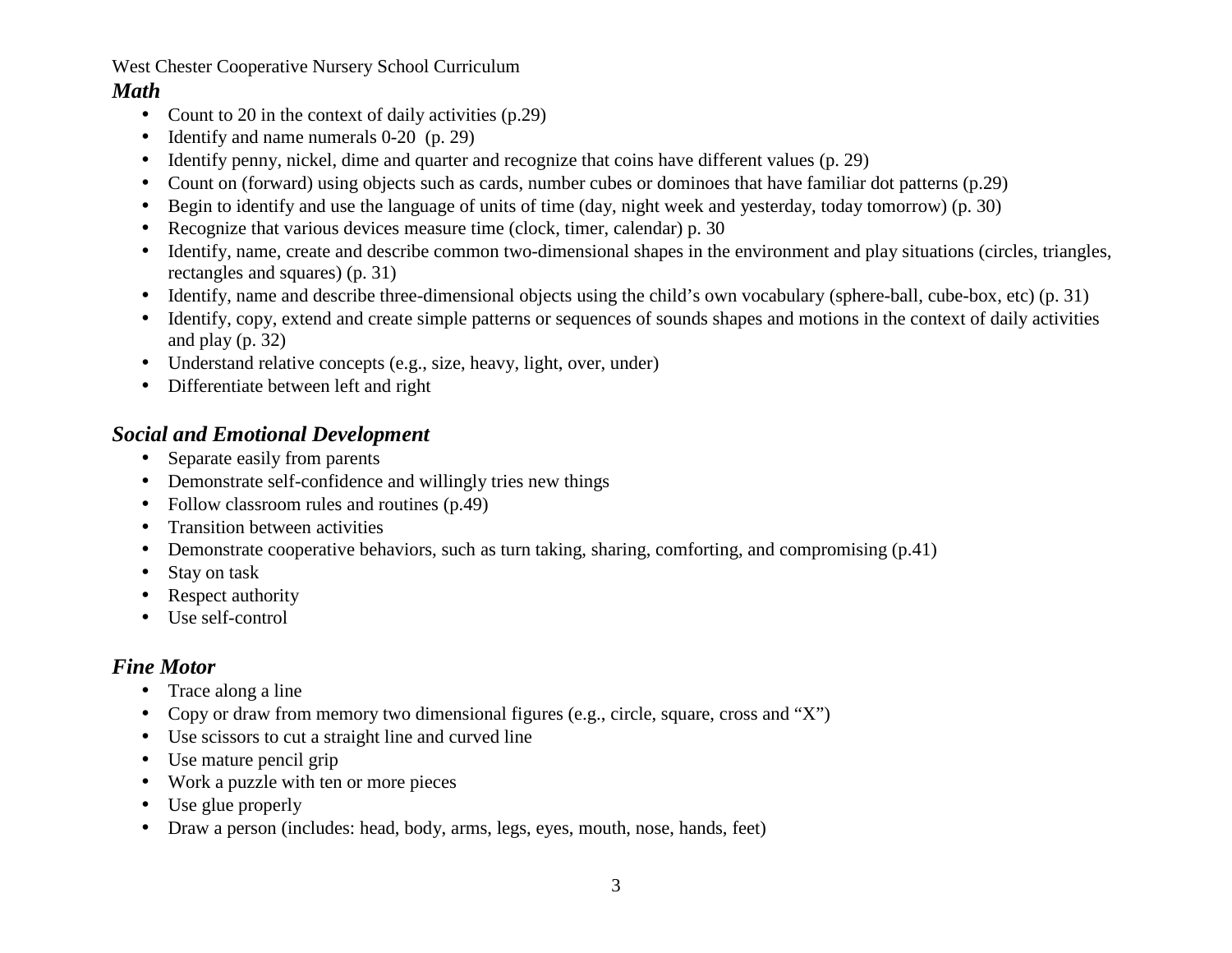## *Gross Motor*

- Stand on one foot for 5 seconds
- Hop on right and left foot 2 hops
- Skip
- Walk on a balance beam heel to toe
- Catch a ball
- Coordinate body movements
- Climb alternating feet

# *Music and Art*

- Participate during group signing
- $\bullet$ Respond to rhythmic activities
- Identify colors
- Participate in art activities
- $\bullet$ Use materials correctly
- $\bullet$ Identify the intended purpose of familiar tools (e.g. scissors, hammer, paint brush, cookie cutter) (p. 40)
- Demonstrate the safe use of tools, such as scissors, hammers, writing utensils, with adult guidance. (p. 40)

# **Conceptual Areas introduced in the Older Four/Five-year-old class during the year:** *Science/Health*

- Earth/Space Science
	- Weather
	- $\mathbf{u}$  . Seasons
	- Environmental Changes
	- Night and Day
	- Planets
	- Motion
- Life Science
	- Needs of Living Things
	- Classifying Animals
	- Life Cycles (e.g., butterflies, insects)
	- Plants
	- Different living environments (e.g., in the air, water, soil)